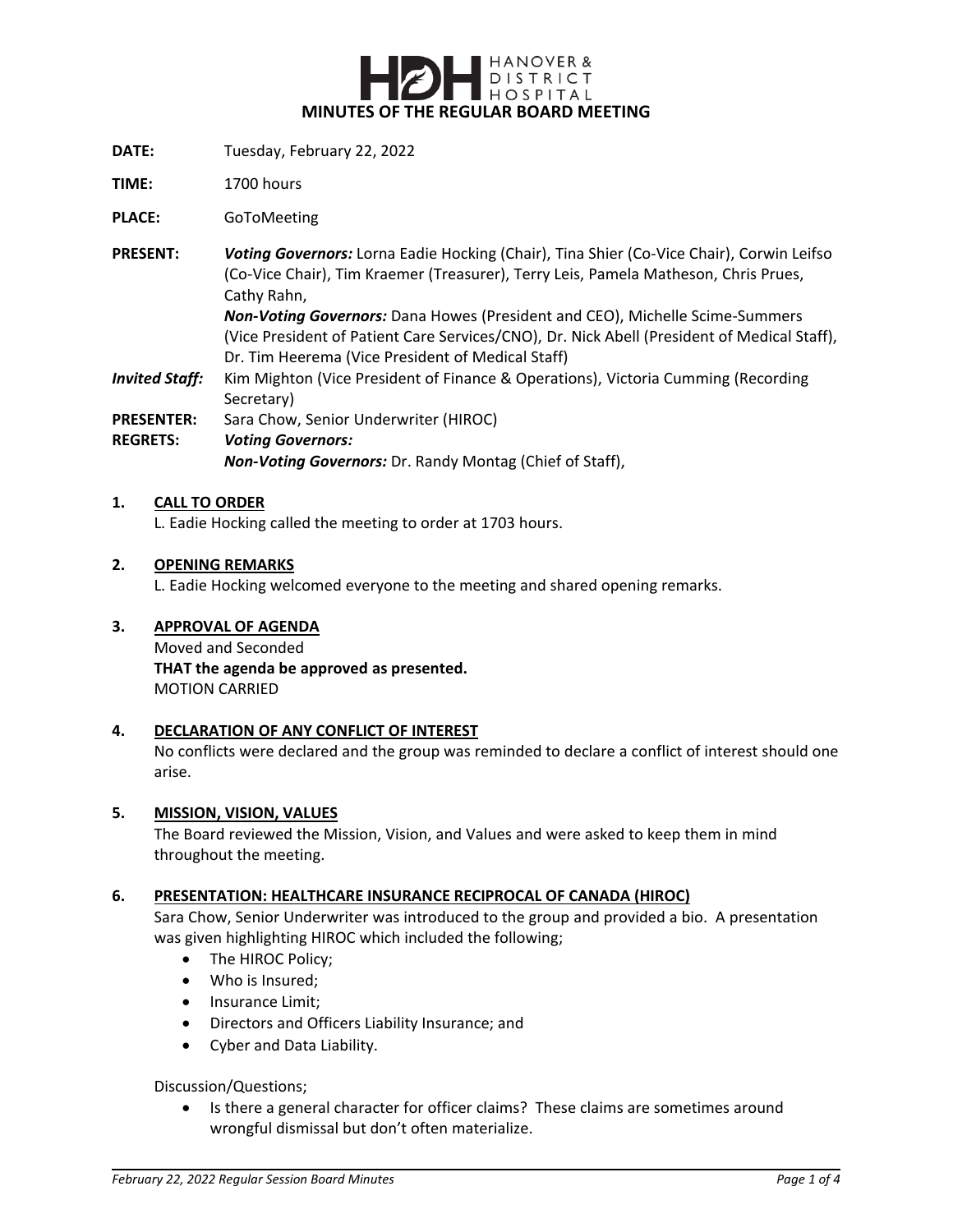- Does paying a ransom negate insurance coverage? HIROC recognizes that there will be times when a bad actor will need to be paid. HIROC will work with the organization to handle the situation. This doesn't negate the coverage. Coverage is up to \$75,000 and ransoms would be higher than that most of the time. Current payouts were not able to be defined but there are some colleagues working on collecting and looking at this information. This information can be sent along after the meeting.
- Does HIROC look at if an organization has adequate controls in place for cyber security? HIROC is working towards providing information around staff awareness on these cyber schemes. It is encourage that roles that report to the CEO or are in Finance have this training especially. There are currently no scheduled audits for cyber security but HIROC will continue to look at way to help subscribers reduce risk.

# *S. Chow left the meeting.*

The Board discussed receiving an education/information on current internal policies around cyber security. It was clarified that HDH has installed the Cohesity software in the last year and has put other steps in place to protect itself. Future education is planned as well. HDH does receive a lot of phishing email scams which has promoted this investment in education. HDH has also introduced a new antivirus software in conjunction with Grey Bruce Health Services. This implementation was escalated due to an increase in cyber attacks. As a part of that implementation, all equipment in the building was also assessed.

## **7. STRATEGIC MATTERS**

There were no strategic matters.

## **8. OFFICER REPORTS**

## **8.1 Board Chair Report**

L. Eadie Hocking provided a written report in the agenda highlighted the previous months events/meetings attended. There was no further discussion.

## **8.2 President/CEO Report**

D. Howes provided a written report in the agenda and highlighted;

- Current provincial COVID-19 hospitalization information;
- Two new co-chairs have been named to the Grey Bruce Ontario Health Team; and
- Inter-Hospital Laboratory Partnership (IHLP) is working closely with South Bruce Grey Health Centre in preparation for their official go-live onto the IHLP platform.

## **9. BUSINESS/COMMITTEE MATTERS**

## **9.1 Finance/Audit & Property Committee Report**

T. Kraemer reported that the Finance/Audit & Property Committee met on February 17, 2022 and reviewed the finance and property report for the 10th period ending January 31, 2022. There was a surplus before amortization of \$443,863 and a YTD surplus of \$212,175 after building amortization. Work continued on the water main project and preparations are underway to replace fluorescent lighting with new LED fixtures.

The Capital Equipment Budget for 2022-23 was reviewed and is recommended to the Board for approval as presented to the Finance/Audit & Property Committee.

## Moved and Seconded *THAT the HDH Board of Governors accept the Capital Equipment Budget for 2022-23 as presented.* MOTION CARRIED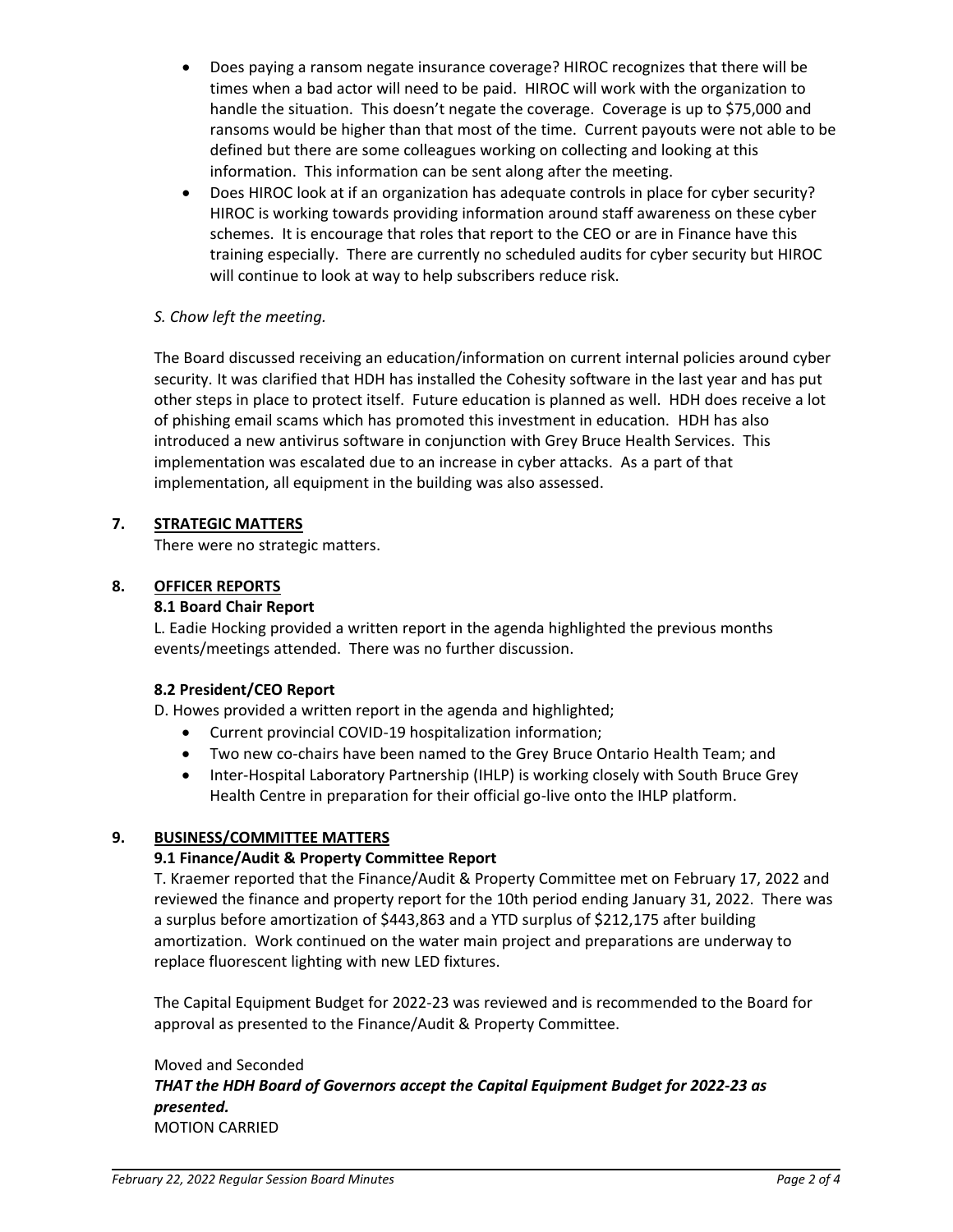## **9.2 Fiscal Advisory Committee Report**

Nothing to report at this time.

### **9.3 Public Relations Committee Report**

Nothing to report at this time.

## **9.4 By-Law Committee Report**

Nothing to report at this time.

**9.5 Nominating Committee Report** Nothing to report at this time.

### **10. CONSENT AGENDA**

## *Item 10.2 (c) Medical Advisory Committee – January 6, 2022 was pulled from the consent agenda for further discussion;*

Clarification around HDH covering South Bruce Grey Health Centre (SBGHC) Obstetric closures/shortages. It was explained that although the greatest pressure for SBGHC is in the Emergency Department, there are staffing pressures everywhere except the Operating Room. It is not uncommon for HDH to deliver the odd baby from SBGHC, but this has been more frequent in the past 6-7 weeks. There were certain shifts where there was no coverage or limited coverage. HDH arranged a regional partner meeting to discuss collaborating in order in order to ensure OB coverage was sustained in the area. A plan was strategized and put into place for when support is needed. HDH did free up some common staff as well for SBGHC in order for them to expedite orientation and the Huron Perth midwifery group was able to assist as well. It was noted that some of the shift coverages were for HDH to be on standby only.

#### Moved and Seconded

*THAT the Board of Governors accept Item 10.2(c) Medical Advisory Committee - January 6, 2022 as presented.* MOTION CARRIED

Moved and Seconded

## **THAT the items on the consent agenda are approved as follows**;

**10.1** Open Board Session Minutes – January 25, 2022

# **10.2 Board Committee Reports**

- (a) Finance/Audit & Property Committee Minutes January 20, 2022
- (b) Quality Governance & Risk Management Committee Minutes January 25, 2022

## **10.3 Reports**

- (a) Finance & Property Report
- (b) VP of Patient Care Services/CNO Report
- (c) Chief of Staff Report
- (d) HDH Foundation Report
- (e) Accessibility Plan

## **10.4 Correspondence**

- (a) Thank you Letter from Staff
- (b) Congratulatory Letter from Nursing
- (c) Congratulatory Letter

## MOTION CARRIED

## **11. ROUND TABLE**

*T. Shier*